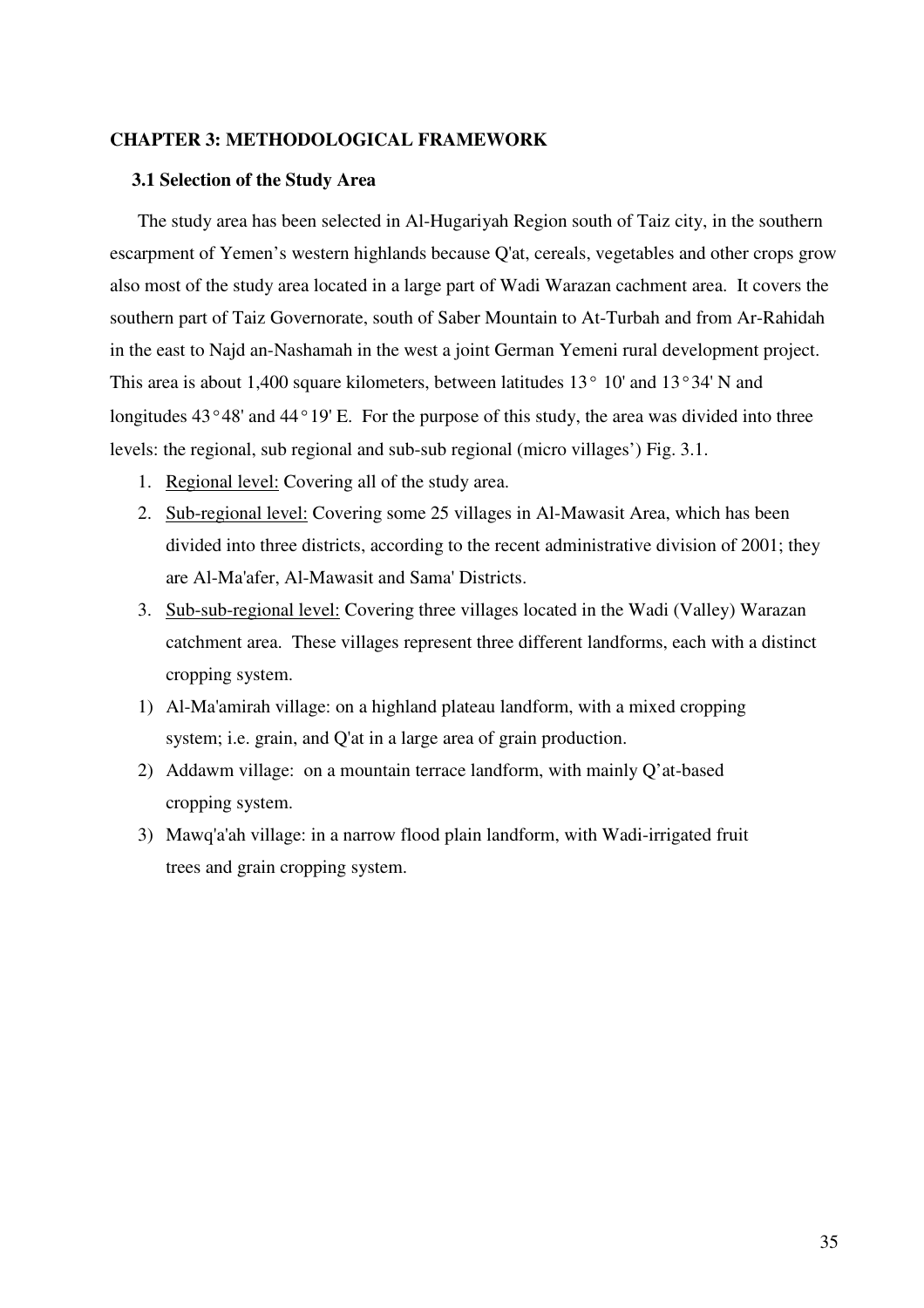

Source: Joint Operations Graphic-Map 1: 250.000 TA'IZZ, 1984. Design: Al-Ghory; Cartography: D. Engel Fig. 3.1: Map to show location of the study area

### 3.2 Description of the Study Area

### 3.2.1 Physical environment

Taiz province lays approximately between latitude 12.5 and 13.8 N and longitude of 42.5 and 43.8 E. According to Schematic Hydro-geological Map of Yemen, in WRAY-35, 1995, most of Taiz province area is laying over the moderate to poor production aquifer. Western and Southern Slopes of the Yemen Mountain Massif Region are characterized by the sequence of mountains varying in elevation from 300 m to 3016 m above sea level, the average annual rainfall vary from 300 to 500 mm, and the climate is arid to semi-arid (Van der Gun, et. al., 1995). However, rainfall exceeds this average in most of the years in good agricultural mountains area. Intensive, fast rainfall is not uncommon which caused in some years damages to terraced agricultural land. The rainfall occurs during the year in spring season (March - April) and summer season (July -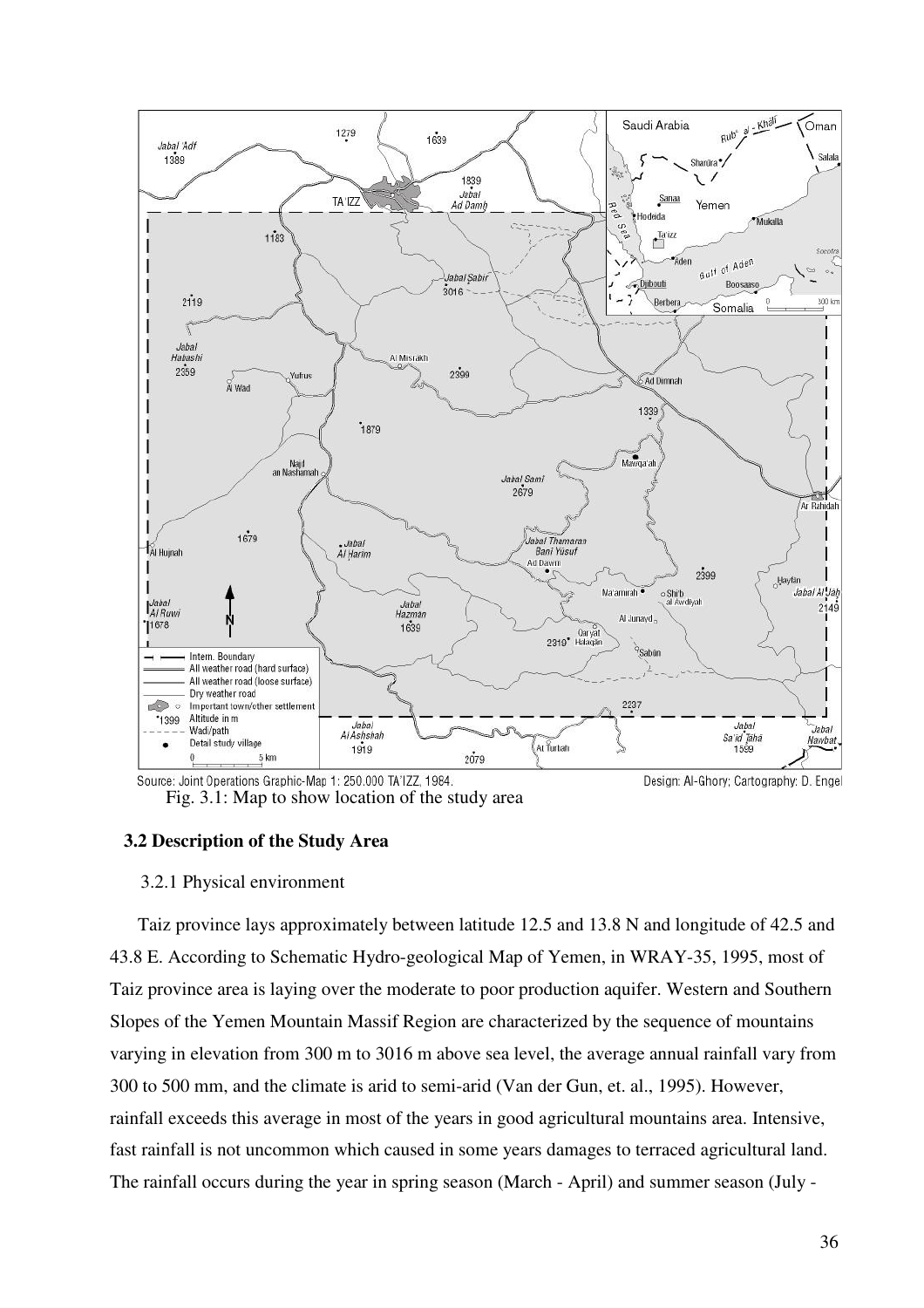September) (Aldomi, 1986 and Bamatraf, 1993). Farmland is formed in terraces in the mountain steep slopes, designed to shape the landscape of mountain agricultural land. Terraces start small at the top of different slopes, getting wider with going down of slopes to form larges terraces in the bottom of Wadis. Terraces are designed and built to reduce soil erosion and to store rainfall water in addition to formed agricultural area. Terraces are protected by semi-impervious channels to control fast runoff and sediment out the terraces farmland to wadis main outlet channels. The soil depth of terraces varies according to terraces location; it ranges between tenth of centimeters in rock terraces land to several meters in the deep soil terraces. The continuous maintenance requirement is the impact of terrace farmland conditions, which negatively counted to the input cost against the low production per unit area.

The soil in the study area is likely formed from two types of bedrock: the first one is sandstone bedrock, which formed radish soil with texture of sandy loam and silt loam, which is found in the plateau; the second one is Tertiary volcanic bedrock, its fragments resulted in forming of black muddy soil with texture of loam and clay loam soil, which is found in most of volcanic slopes.

Water is limited in the study area, like in other parts of Taiz governorate, rainfall is the main source of irrigation water, which is used directly to irrigate the agricultural land addition to water harvesting from the surrounding rangeland. However, groundwater is commonly used to irrigate cash crops and mainly Q'at, during the dry period, water is even transferred from locations with available water to Q'at areas to irrigate it. Digging of wells is common in study area to provide water mainly for Q'at, drought of spring water is the main impact where people dug wells in upper stream of spring. In general, spring irrigation still exists in the study area where water is available and stopped in many places where springs dry out due to uncontrolled digging wells in the upstream.

### 3.2.2 Agriculture

Agriculture is practiced on terraces of steep mountains since many centuries ago. Agricultural practices are common work of the family members and collective work among female, in addition to rented labor. Table 3.1 and Fig. 3.2 show the change of the cultivated area under each type of the irrigation during the past three decades. The total cultivated area in Taiz Governorate was 250,000 hectares in 1972 and 1986, and then has decreased drastically to 123432 hectares in 1995. The exact reasons are not clear, but this decrease in cultivated area could probably be associated with: [i] degradation of rainfed terrace-agriculture, [ii] encroach of urban areas on farm land, and [iii] in-appropriate data quality of land areas statistics; i.e. over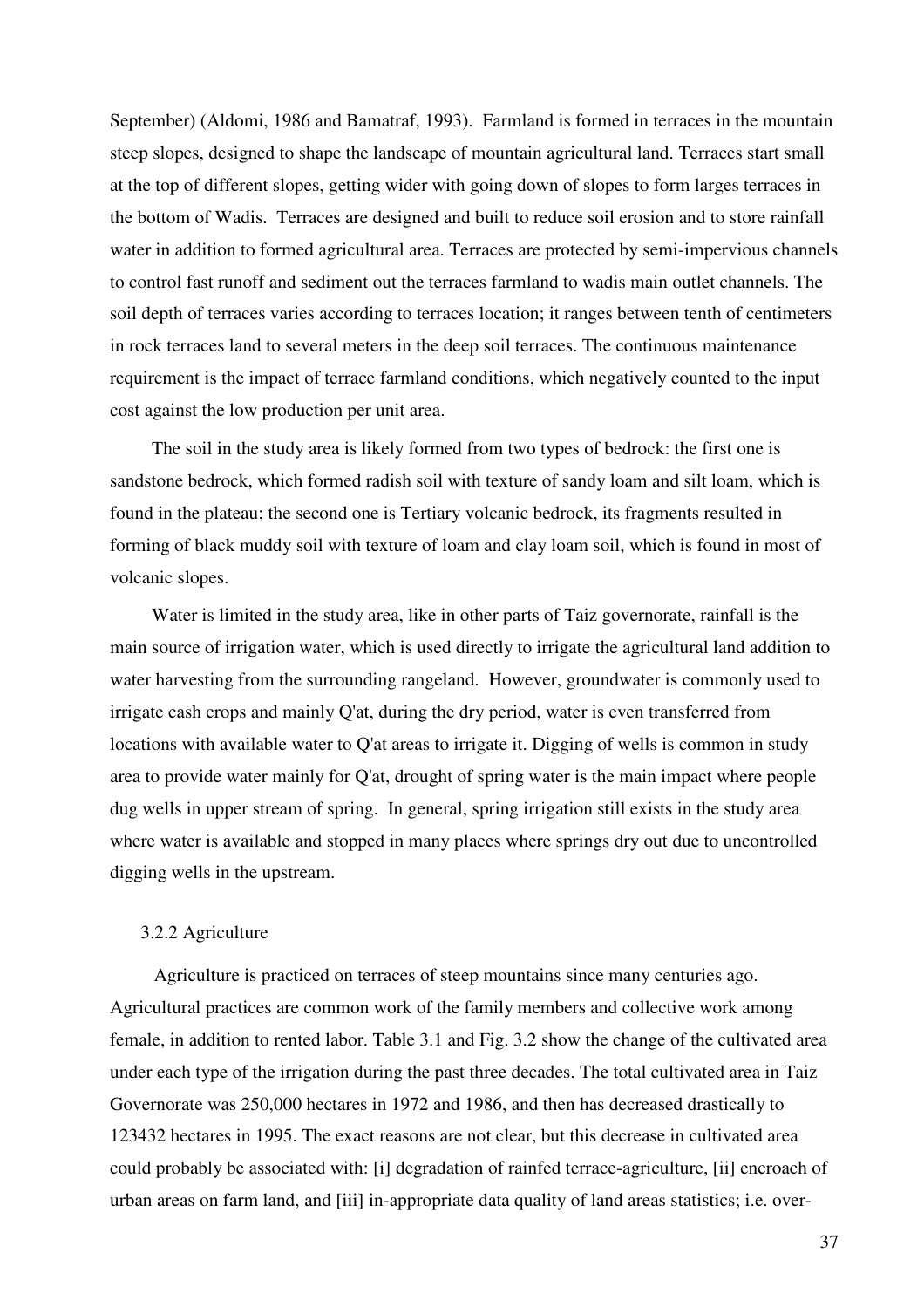estimation of past records. The area of rainfed agriculture in 1972 was 88.4% of the total cultivated area followed by spring irrigated  $(7.2\%)$ , then by the flood irrigated  $(4\%)$  and finally by groundwater irrigated (0.4%). While in 1995, the rainfed irrigated was 76% of the total cultivated area followed by groundwater irrigated (17%), then followed by flood irrigated (5%) and finally the spring irrigated (2%) Table 3.1and Fig. 3.2.

In 1972, the cultivated land was 250,000 hectares, and it was occupied by the following crops: -, 218,000 ha cereals, 12,000 ha pulses, 5,000 ha vegetables, 3,000 ha fruits, 1,000 ha, and 2 million trees of coffee and 0.12 million trees of palm date (CSO, 1972). While the cultivated area in 2001 is 123,432 ha and it was occupied by the following crops, 54,170 ha cereals, 2,204 ha vegetables, 1,483 ha fruits, 3,462 ha pulses, 4,649 ha cash crops, 1,956 ha fodder crops; in addition to 53,508 ha of uncultivated land (MAI, 2001).

|                 |                   | <b>Cultivated</b> | <b>Farming systems</b> |        |               |             |                     |  |  |  |  |
|-----------------|-------------------|-------------------|------------------------|--------|---------------|-------------|---------------------|--|--|--|--|
| <b>Years</b>    | <b>Total area</b> | Area              | <b>Rainfed</b>         | Flood  | <b>Spring</b> | groundwater | <b>Uncultivated</b> |  |  |  |  |
| 1972            | 250,000           | 250,000           | 221,000                | 10,000 | 18,000        | 1,000       | $\bf{0}$            |  |  |  |  |
| $\mathcal{O}_0$ | 100               | 100               | 88.4                   | 4      | 7             | 0.4         |                     |  |  |  |  |
| 1986            | 250,000           | 250,000           | 219,800                | 10,000 | 18,000        | 2,200       | $\mathbf{0}$        |  |  |  |  |
| $\mathcal{O}_0$ | 100               | 100               | 88                     | 4      | 7             |             |                     |  |  |  |  |
| 1995            | 123,432           | 74,523            | 56,874                 | 3,495  | 1,457         | 12,697      | 48,909              |  |  |  |  |
| $\mathcal{O}_0$ | 100               | 60                | 76                     | 5      | $\mathbf{2}$  | 17          | 40                  |  |  |  |  |
| 2001            | 123,432           | 69,924            | 35,661                 | 23,774 | 2,098         | 8,391       | 53,508              |  |  |  |  |

Table 3.1: Change of the cultivated land (ha) in Taiz governorate of major farming systems

Source: Statistic Yearbook, 1972, Adomi, 1986, Agricultural Statistic Yearbook, 1995, 97 and 2001.

 $100$  72 51 34 3 12 28



Fig. 3.2: Change in cultivated areas of major farming system in Taiz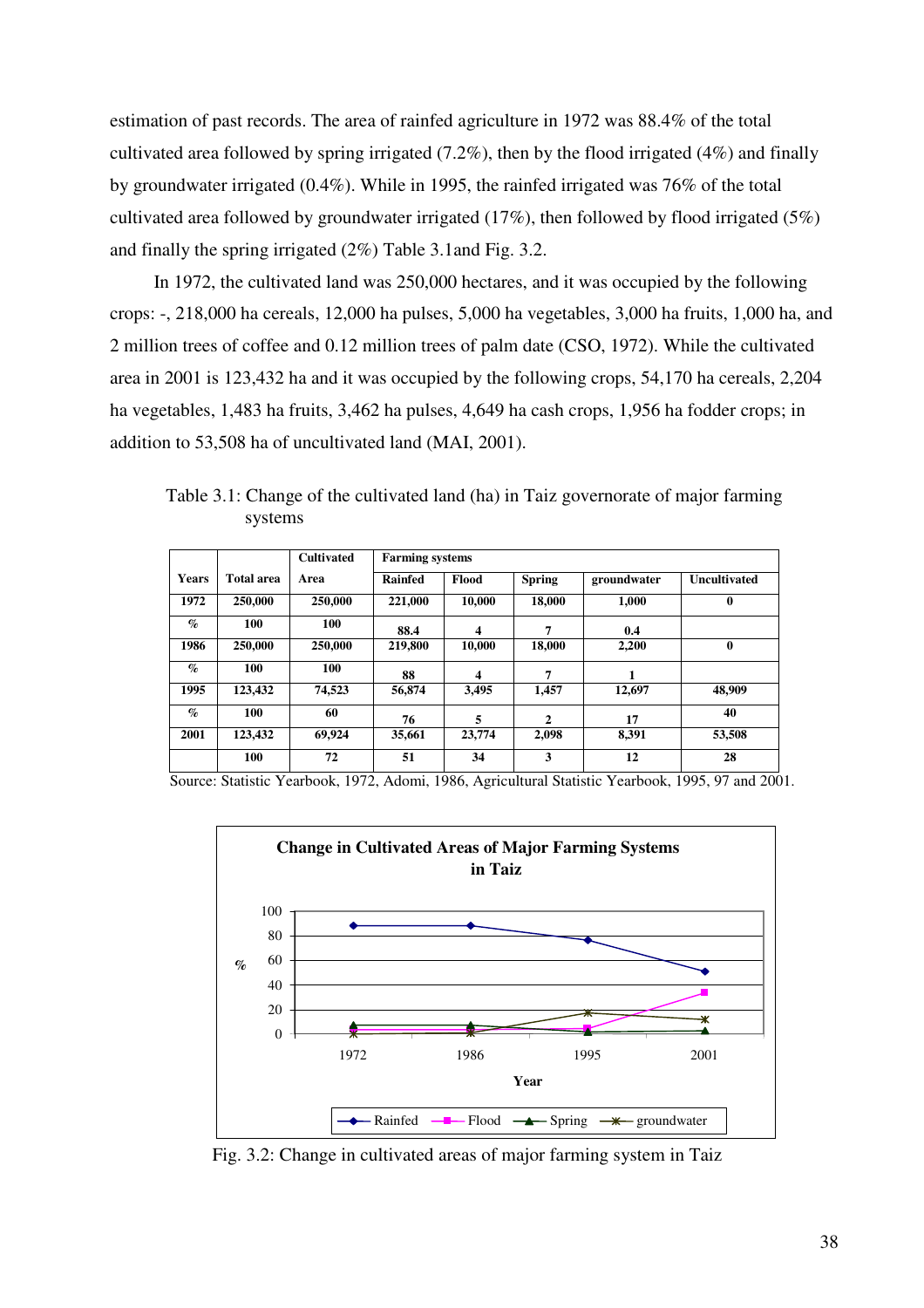The average size of land holding in the governorate varies between 0.25 and 15 ha, 31% of the holder own 15 ha. Land is fragmented, the number of parcels/holding vary from 1 to 15 pieces, 41% of which had 2 -3 pieces (MAF, 1983). Taiz governorate has 13.9% of the number of land holdings (151,906 holders) and 7% of the size of cultivatable land (110,678 ha) in the ROY, according to final results of Agricultural listing of holding in 1993 (CSO, 1997).

### 3.2.3 Population

The total area of Taiz province is 11254 square kilometer and the population is 2,198,871 inhabitants (Census, 1994), therefore, the population's density is 196 inhabitants per square kilometer it is equivalent to 13.9% of the total population of the ROY, with yearly population growth of 4%; with average, 50.94% for female and 49.06% for male. The resident population in Taiz 2,026,991 inhabitants, from them 1,653,834 inhabitants (81.6%) dwelling in rural area, while 373,157 inhabitants (18.4) dwelling in urban area. The household size is 6.82 and 6.19 persons in urban and rural, respectively; with average size of 6.30 persons. The life expectancy at birth is 58.68 years and 63.09 years for male and female, respectively; with average of 60.84 years.

The population of Taiz governorate known as youthful because the mean age is about 20.4 years and the median age is 13.4 years. However 52% of the population in Taiz Governorate is below 15 years age and 40% between 15 and 50 years of age. This will affect the economic resources because the productive population is small and the percentage of dependency (support) per family is high. In other words, the average percentage of the economic dependency is 539.3 persons; i.e., every 100 economically active persons support 539.3 persons including themselves; while it is 459.4 and 560.92 among the urban and rural population, respectively. Every household has to sustenance or support in the average of 5 persons (CSO, 1994).

Population of Taiz governorate at 10 years old and higher distribution in economic activities are 44% are employee, 34% are self employed, 2% are employer, 18% unpaid family workers, 0.1% unpaid workers, and finally 2% not stated.

Illiteracy among the total population of Taiz governorate is 51.1%; i.e., 76.46% and 31.66% in rural area for female and male, respectively; and 45.43%, and 21.41% in urban area among female and male, respectively. Therefore, 48.9% of the population at 10 years old and higher in Taiz governorate are literacy; 28.68% are able to read and write only; 8.89% have primary level of education; 6.26% have preparatory level; 0.35% have diploma before secondary level; 3.08% have secondary level; 0.36% have diploma after secondary level; 1.1% have university level and above and finally 0.14% not stated (Census, 1994).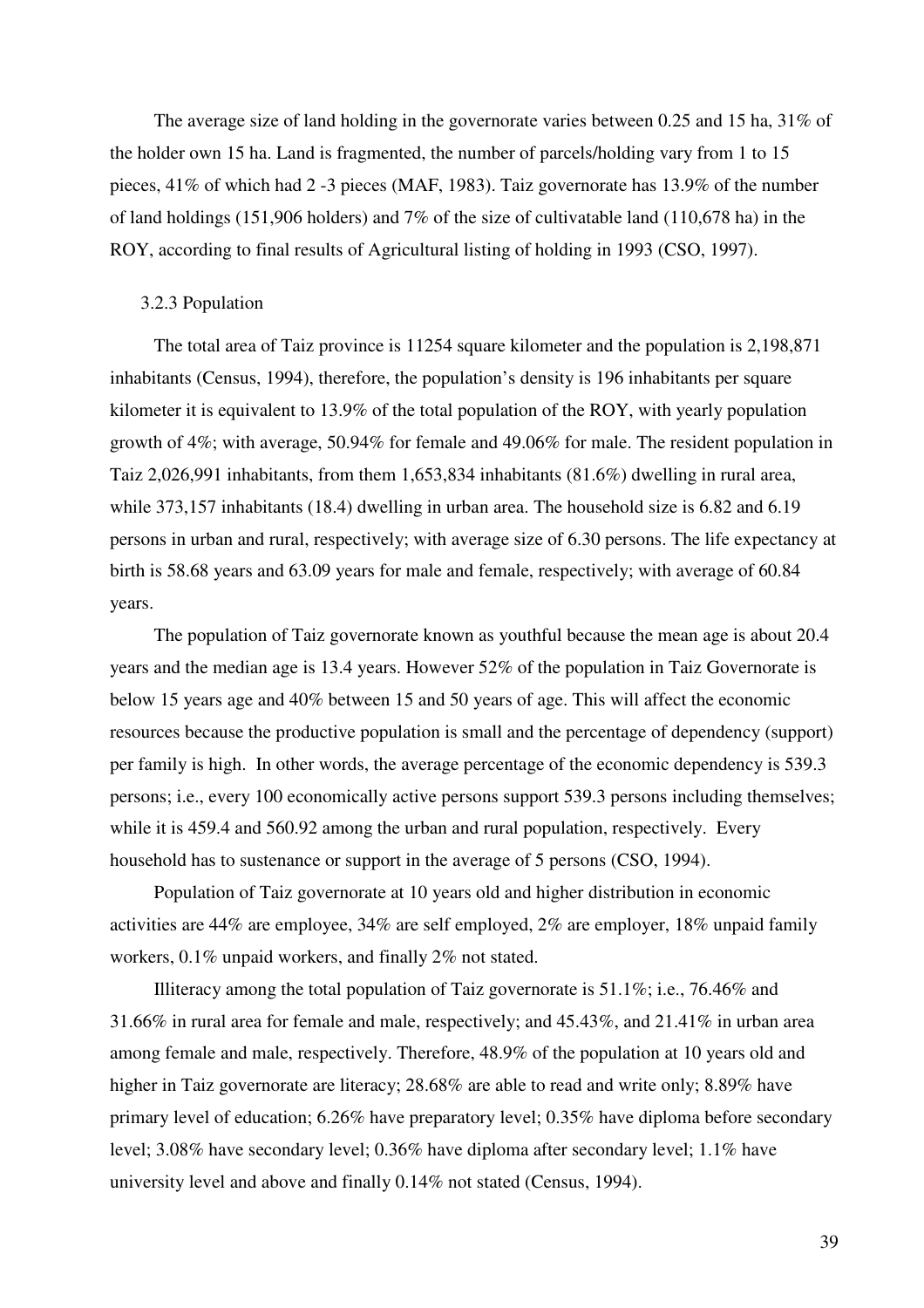# 3.2.4 Social services and infrastructure

In the mid of 1970's during the oil-boom effect in the region North Yemen was one of the countries affected indirect by the boom. The flow of the remittances and the aid to North Yemen enhanced the government to initiate the constitution to establish the Local Development Associations (LDA). The idea of establishment the LDA started in 1964, then in 1966 and 1967 started again in Anis and in Al-Hujjaryah, while the LDA became active according to the constitution in the middle of 70s (Al-Saidi, 1992). He adds that cooperation in Yemen is not new but it was from ancient time during building the terraces in the mountain areas and during the first Marib Dam, even if it impossible to prove this because of the lack of documented information. The goals of their activities put them in the position taking part of the responsibilities in the development of Yemen. So the main goals to them were to build roads, schools, clinics, and water supply systems. The sources of the money for LDA were from: The Agricultural Zakat (2.5% of the product), a certain percentage from the airline ticket and cinema ticket, taxes on trucks and taxies, certain percentage of customs duties and financial aid and support by the government for some specific projects and assistance by the foreign donors (Al-Saidi, 1992).

However, cooperation of the people in the villages coincides with share of the LDA to build earth roads to connect between rural and urban areas. Therefore, the length of earth roads increased in Taiz governorate from 223 km in 1972 to 341.7 km in 1978 then it reached 562 km in end of 1999 (Table 3.2). Building of roads in mountain areas was difficult and not easy but with cooperation and effort of people it was done and became the main connection between rural and urban areas. The decreasing of the length of earth roads between 1978 and 1988 is due to asphalting of earth roads. By end of 1999, length of asphalt roads was 384.2 km (Table 3.2).

| Year                    | 1972 | 1978  | 1988 | 1991  | 1993  | 1997  | 1999  |
|-------------------------|------|-------|------|-------|-------|-------|-------|
| <b>Asphalt Roads Km</b> |      | 193   | 324  | 334.5 | 361.5 | 380.2 | 384.2 |
| <b>Earth Roads Km</b>   | 223  | 341.7 | 292  | 351.1 | 396   | 447   | 562   |
| <b>Total Km</b>         | 223  | 524.7 | 616  | 685.6 | 775.5 | 827.2 | 946.2 |

Table 3.2: Development of asphalt and earth roads in km in Taiz governorate

Source: Compiled by Author from CSO for1972, 78, 89, 91, 93, and 2000.

The activities of the Local Development Association (LDA) also included building clinics, water project, schools …etc. In the beginning of 1970s, cooperation among people in rural areas change to building schools after roads had been opened. Then the LDA shared with people in villages to build clinics and that coincided with the investments of government and the aid from Arab Oil States and other foreign countries like People Republic of China (Al-Saidi, 1992).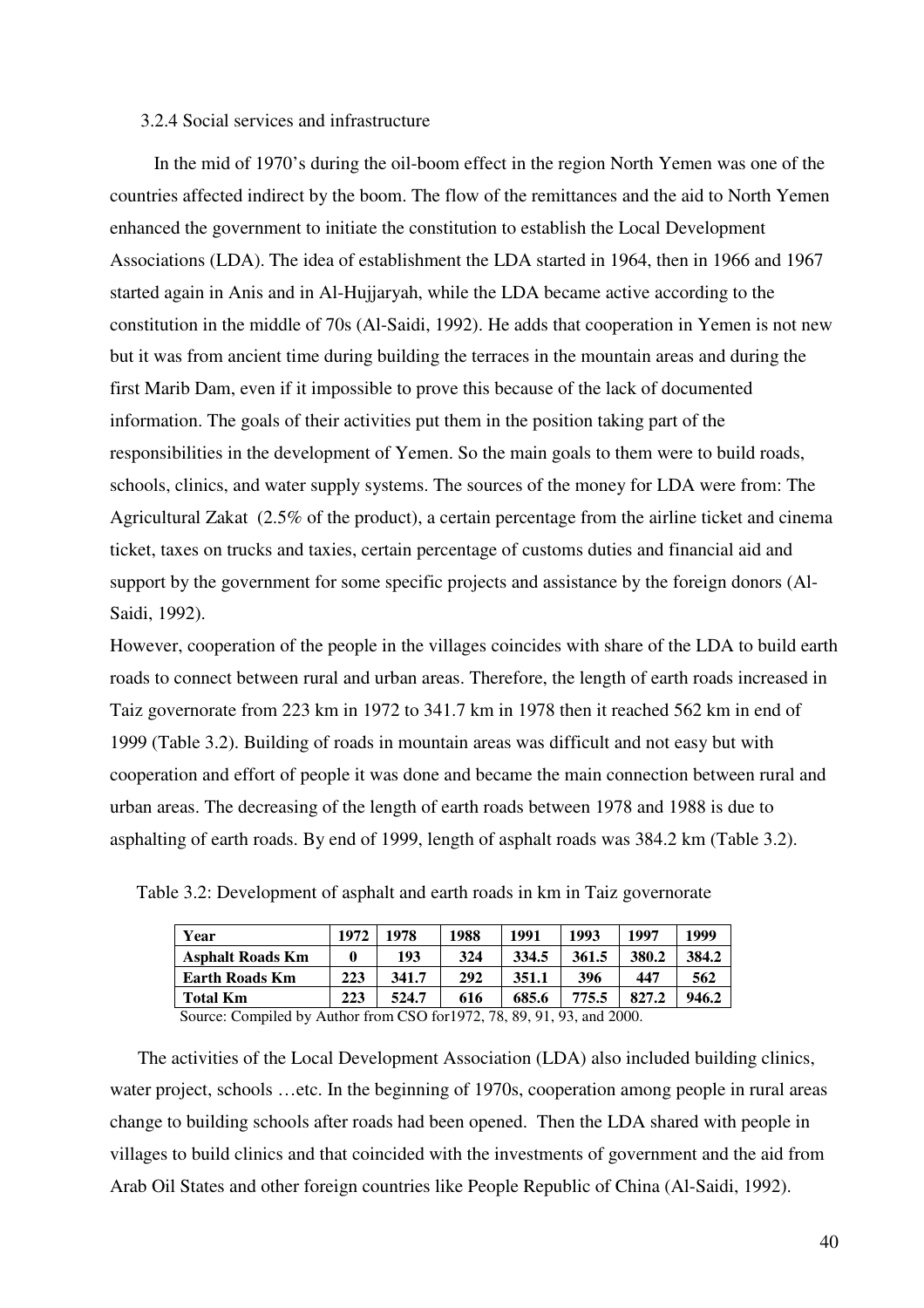Development of education was taking place in North Yemen especially from mid of 1970s in which number of schools and students gradually increased with increasing of population and investment of government in educational constructions. Involvement of cooperation of people in rural areas and sharing of the LDA in constructing of schools played as important role in developing education among new generations of children. Two systems of education used to be in the country: the general educational system and the other one is called AL-Ma'ahed AL-A'lmiya (it revoked in 2001 and was merged into the general education system). Table 3.3 shows development of number of schools and students from early 1970s to 1999/2000 for general education, and Al-Ma'ahed Al-A'lmyah.

Table 3.3: Development of educations, constructions and students in Taiz governorate from 1972 to 1999/2000

| Ed.                                     | Year    | Basic*          |                |        |        | Secondary     |                 |       |       | <b>Total Students</b> |             | <b>Total</b>  |                |
|-----------------------------------------|---------|-----------------|----------------|--------|--------|---------------|-----------------|-------|-------|-----------------------|-------------|---------------|----------------|
| <b>Sys</b>                              |         | <b>Students</b> |                |        |        |               | <b>Students</b> |       |       |                       |             |               |                |
|                                         |         | <b>School</b>   | <b>Classes</b> | M      | F      | <b>School</b> | <b>Classes</b>  | M     | F     | M                     | $\mathbf F$ | <b>School</b> | <b>Classes</b> |
| Education<br>General                    | 1972    | 200             | $- -$          | 30052  | 5720   |               |                 |       |       | 30052                 | 5720        | 201           |                |
|                                         | 1976    | 350             | 1645           | 59836  | 13049  | 9             | 66              | 2893  | 314   | 62729                 | 13363       | 359           | 1711           |
|                                         | 1988/89 | 1128            | 6787           | 226254 | 89383  | 138           | 479             | 19229 | 2255  | 245483                | 91644       | 1166          | 7266           |
|                                         | 1990/91 | 3363            | 7545           | 243538 | 106541 | 451           | 602             | 21416 | 4141  | 264954                | 110682      | 3814          | 8147           |
|                                         | 1996/97 | 1057            | 11524          | 325843 | 173644 | 393           | 1534            | 48177 | 15399 | 374020                | 189043      | 1450          | 13058          |
|                                         | 99/2000 | 1023            | 11871          | 275650 | 177224 | 429           | 1983            | 50011 | 24760 | 325661                | 201984      | 1032          | 13854          |
| Al-Ma'ahed<br>A'lmyah<br>$\overline{4}$ | 1988/89 | 145             | 729            | 23497  | 4617   | 21            | 53              | 1273  | 107   | 24770                 | 4724        | 166           | 782            |
|                                         | 1990/91 | 170             | 910            | 26006  | 7030   | 19            | 97              | 1572  | 194   | 27578                 | 7224        | 189           | 1007           |
|                                         | 96/1997 | 184             | 1840           | 47644  | 21022  | 221           | 244             | 5946  | 1524  | 53590                 | 22546       | 405           | 2084           |
|                                         | 99/2000 | 191             | 2322           | 41699  | 33973  | 103           | 376             | 7136  | 4560  | 48835                 | 38533       | 192           | 2698           |

Sources: Compiled from CSO for 1972, 1976, 1989, 1991, 1997 and 2000.  $*$  From first class to the 9<sup>th</sup> class.

### 3.3 Data Collection and Analysis

This research has depended heavily on data collected and collated using the following tools:

- a. Quantitative interview with households using questionnaire in the three detailed study villages
- b. Qualitative interview with group of people using questionnaire in the villages in the subregion
- c. Conducting field study in Q'at field in Addawm village with 6 farmers in 1997 and 1998 to determine the amount of water uses for Q'at, and to economic evaluation
- d. Conducting field study in two fields of sorghum in Al-Ma'amirah village to economic evaluation in 1997 and 1998.
- e. Interview random traders and random consumers in weekly markets, to understand the trader's movement between markets and the area served by each market.
- f. Mapping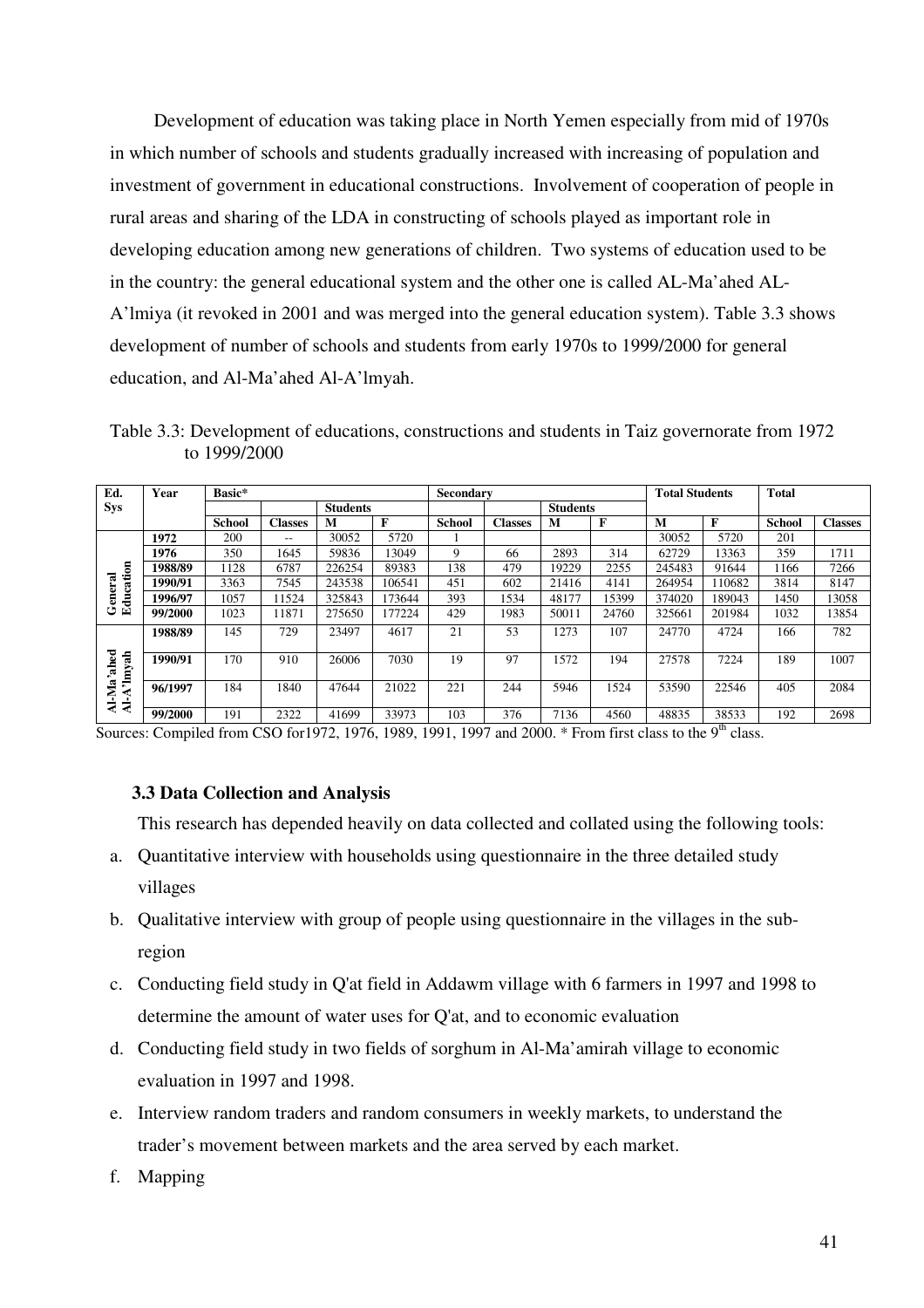### 3.3.1 Regional level

In this area the following works were conducted.

1) Thematic maps of

a) Estimation of Q'at cultivation in the area, the map filled during field survey observations

b) Location of periodic markets, trader's movement cycle between the markets and estimation area served by each market. The maps filled according to the information gathered from random traders and consumers in each market.

2) Estimation of economical relation among sub-regions: information gathered from random traders in each market, economical resource is tabulated for each market.

3.3.2 Sub-regional level

The collected data for the sub- regional analysis have been obtained through interviews using qualitative questionnaires to key informants in 25 villages in Al-Mawasit District (it became Al-Ma'afer, Al-Mawasit and Samia' Districts in 2001), with special reference to the selected Wadi Warazan catchment area and the area around Sabun and Masalla.

Qualitative information, in the 25 villages was collected from the key people in villages using a questionnaire, which enquired on the following information (see appendix 1, for detailed questionnaire):

- 1. Migration within and out of the country
- 2. Source of water for domestic use and agriculture, number of wells, springs and cost of water transfer, its location source and cost of it at source and at consumption point.
- 3. Land rental and practices of land sell now and in the past, as well as present prices per unit land.
- 4. The distribution of families according to land they own
- 5. The change in cropping pattern (type of crop growing now and in the past), estimation of percentage of the Q'at cultivated area in the village and estimation of the farmland production cover family consumption.
- 6. Type and source of food consumed 30 years ago and now,
- 7. Social services (schools and clinics) and infrastructure
- 8. Duty of family members in agriculture and the situation of collective work in agriculture among male and female
- 9. New technology entering the village and effect of migrants on innovation
- 10. The social structure (administration and duties)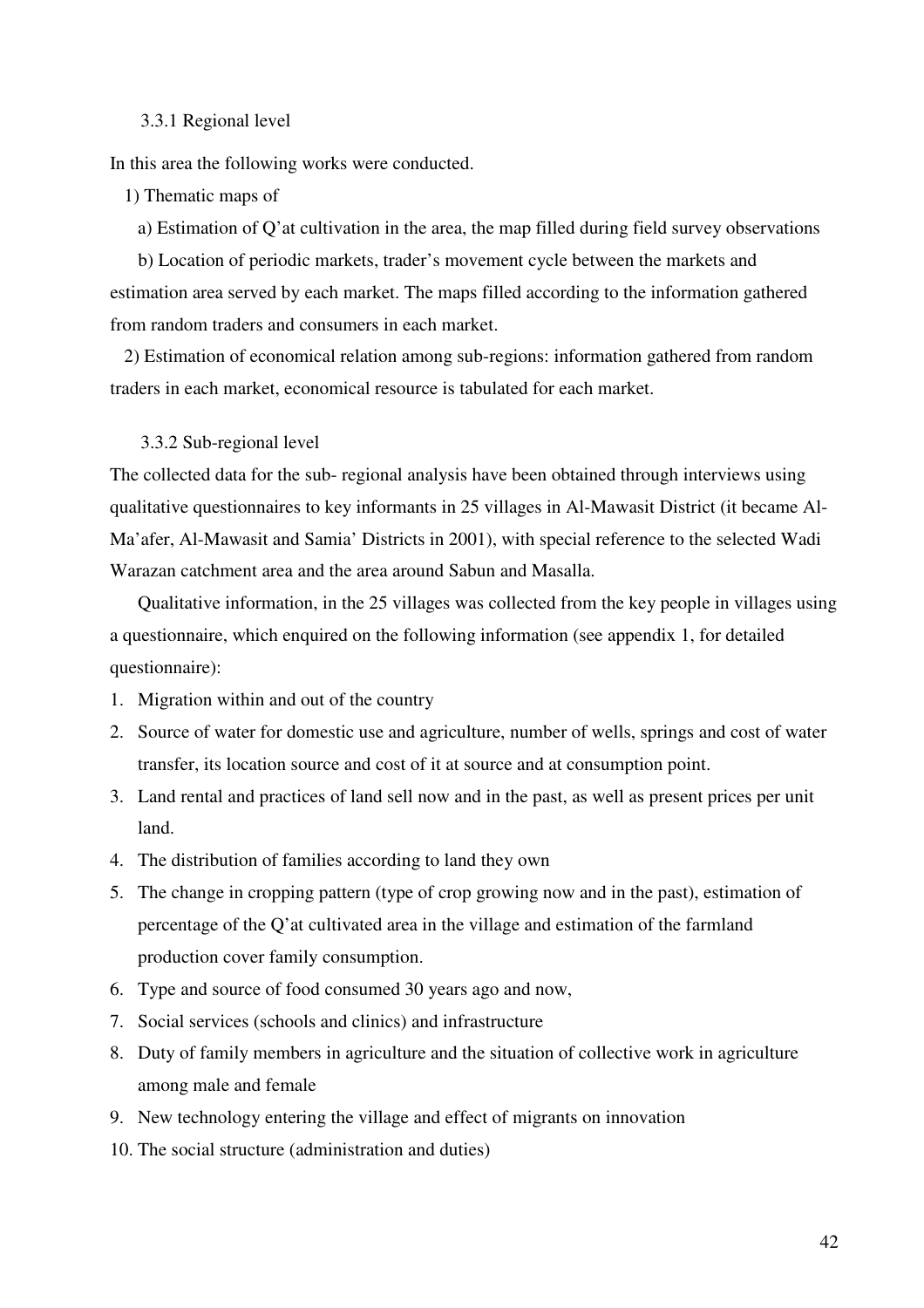The concepts behind the information collected through the questionnaire are to drawdown the data as follows:

- i. Estimation of Q'at cultivation percentage and its reason
- ii. Estimation of number of wells
- iii. Map showing direction of transfer water to irrigate Q'at and water's cost at the source (well) and at the consumption point.
- iv. Found the types of agro-chemical used in Q'at and way of applications (type of mixture)
- v. Relationship between percentages of Q'at cultivation in the villages and how the agriculture production covers the family need.
- vi. Q'at markets and its channels and map showing transferring of Q'at within the region
- vii. Estimation of internal and external migrants before and after 1990 and its consequences
- iix. Collect documents about water right and its problems
- ix. Rental land and its reasons and roles

3.3.3 Sub-sub-regional 'social micro study' level

The data collected from three micro study villages (Al-Ma'amirah, Addawm and Mawq'a'ah) were grouped to the following categories or methods:

- 1 Interviewing family household using quantitative questionnaire.
- 2. Mapping of the following features:
	- Expansion of Q'at cultivation between 1990 and 1998 using aerial-photograph, in al Ma'amirah and Addawm.
	- Distribution of cultivated land related to selected families, in al-Ma'amirah and Addawm.
- 3. Conducting field evaluation study in 1997 and 1998, in Q'at field in Addawm village with 6 farmers, selected randomly in different locations, to determine the amount of water uses for Q'at, to economic evaluation and agro-chemical uses; according to farmer's habit and the time they used to sell their Q'at, without any influences from us. Regarding water part, Only supplementary water recorded and take into the calculation of water used in Q'at field, rainfall was not included in the calculation due to lack of data. In general, rainfall was part of the amount of water consumed by Q'at field. Therefore, and in general, the amount of water used on Q'at fields, rainfall and supplementary irrigation water added in winter, or when the rainfall interval is large, to fulfill the water requirements of Q'at to complete its growth to reach the harvesting stage. Data sheet has been designed to collect data about type of activities practiced in the field, type of labor male or female, family labor or hired labor; amount, source and time of irrigation; amount, type and time of adding agro-chemicals, and